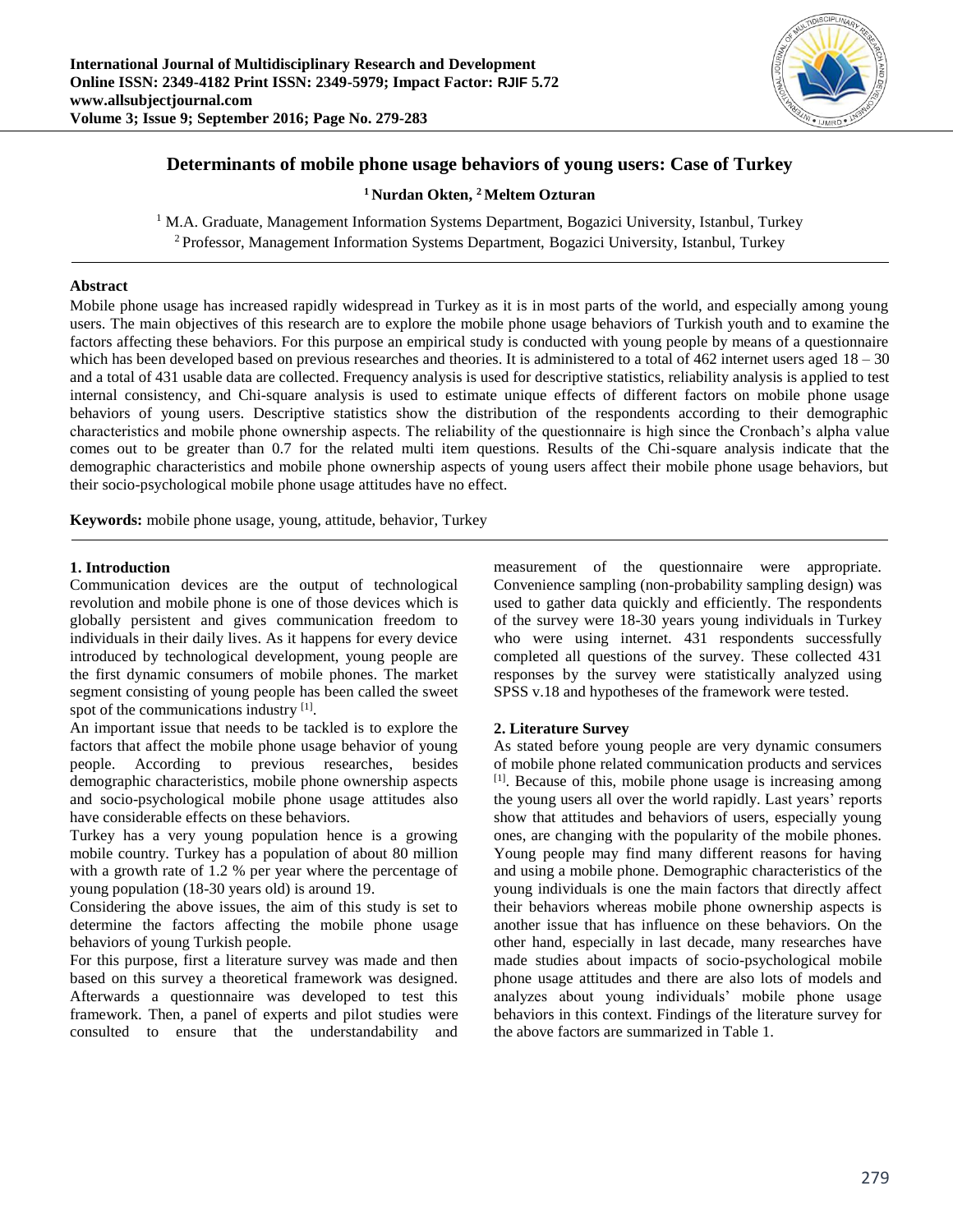| <b>Factors</b>                    | <b>References</b>           |
|-----------------------------------|-----------------------------|
| Demographic Characteristics       |                             |
| Gender                            | [2, 3, 4, 5, 6, 7, 8]       |
| <b>Education Level of User</b>    | $[9]$                       |
| <b>Employment Status</b>          | [6]                         |
| <b>Education Level of Parents</b> | $[3]$                       |
| Mobile Phone Ownership Aspects    |                             |
| <b>Ownership Manner</b>           | [4]                         |
| <b>Ownership Duration</b>         | [4]                         |
| Socio-Psychological Mobile        |                             |
| Phone Usage Purposes              |                             |
| Social Interaction                | [6, 10, 11, 12, 13, 14, 15] |
| <b>Parental Contacts</b>          | [6, 11]                     |
| <b>Financial Incentive</b>        | [3]                         |
| <b>Information Access</b>         | [11, 16]                    |
| Time Management/Coordination      | [6, 11]                     |
| Safety and Security               | [6, 10, 11, 17]             |
| Personal Privacy                  | [10, 11]                    |
| Personal Image/Status             | [9, 11, 17, 18, 8, 16]      |
| Mobile Phone Dependency           | [11, 17, 19, 20]            |

**Table 1:** Literature survey on factors affecting mobile phone usage behaviors of young users

Young individuals are using mobile phones due to various reasons like demographic, ownership or socio-psychological related factors. All these reasons create the behavior of user, but the other important point is how to measure this behavior. There are several scales to measure the mobile phone users' behavior in numeric form that is called usage intensity. Geser  $[3]$  explains the usage intensity as a multidimensional concept that has to be operationalized by a comprehensive battery of empirical indicators: by the average monthly telephone bill as well as by the number of outgoing and incoming audio calls and text messages, the average length of calls as well as the time span of connectivity and the number of contacted partners. Chakraborty  $[21]$  also suggests a scale about the behavioral characteristics of the university students. This scale composes of given variables: usage data such as length of mobile phone usage, typical time of mobile phone use, average number of calls received/sent, typical location of mobile phone use and use and number of text messages. In conclusion, all these variables in the given scales are similar and easily measurable by using survey methodologies. Therefore, behaviors of the young mobile phone users can be analyzed by considering these scales.

#### **3. Theoretical framework and research methodology**

The aim of this study was to determine how young Turkish individuals' mobile phone usage behaviors change according to their demographic characteristics, mobile phone ownership aspects and socio-psychological mobile phone usage attitudes. For this aim, based on literature survey results, the theoretical framework given in Figure 1 was generated.

Based on the given generated theoretical framework, the below 3 main hypotheses were determined together with their 32 sub-hypotheses.

- **Hypothesis 1:** Mobile phone usage behaviors of young users change according to their demographic characteristics.
- **Hypothesis 2:** Mobile phone usage behaviors of young
- users change according to their mobile phone ownership aspects.
- **Hypothesis 3:** Mobile phone usage behaviors of young users change according to their socio-psychological mobile phone usage attitudes cluster membership.

Then, as a quantitative survey methodology, a questionnaire was developed to test the theoretical framework. The design of the questionnaire was as follows:

- **Section 1:** 6 questions about demographic characteristics of the respondent.
- **Section 2:** 2 questions about mobile phone ownership aspects of the respondent.
- **Section 3:** 14 questions about socio-psychological mobile phone usage attitudes of the respondent.
- **Section 4:** 4 questions to determine the mobile phone usage behaviors of the respondent.

A panel of experts, two faculty members at the Management Information Systems Department in Bogazici University, was consulted to ensure that the understandability and measurement of the questionnaire was appropriate. Then, a pilot study was established in a global system for mobile communications company in Turkey with 10 young employees. Using both feedbacks from experts and young individuals, necessary wording and scale corrections were done on the questionnaire. After getting the questionnaire in its final form, it was published online via a survey preparation tool provider web site. The questionnaire was live online for one month.

Convenience sampling (non-probability sampling design) was used to gather data quickly and efficiently. The respondents of the survey were 18-30 years young individuals in Turkey who were using the internet. All questions of the questionnaire were mandatory. So, respondents who completed the survey answered all of the questions. At the end of the data collection period, 431 out of 462 respondents completed all of the questions of the survey. These collected 431 responses by the survey were statistically analyzed using SPSS v. 18.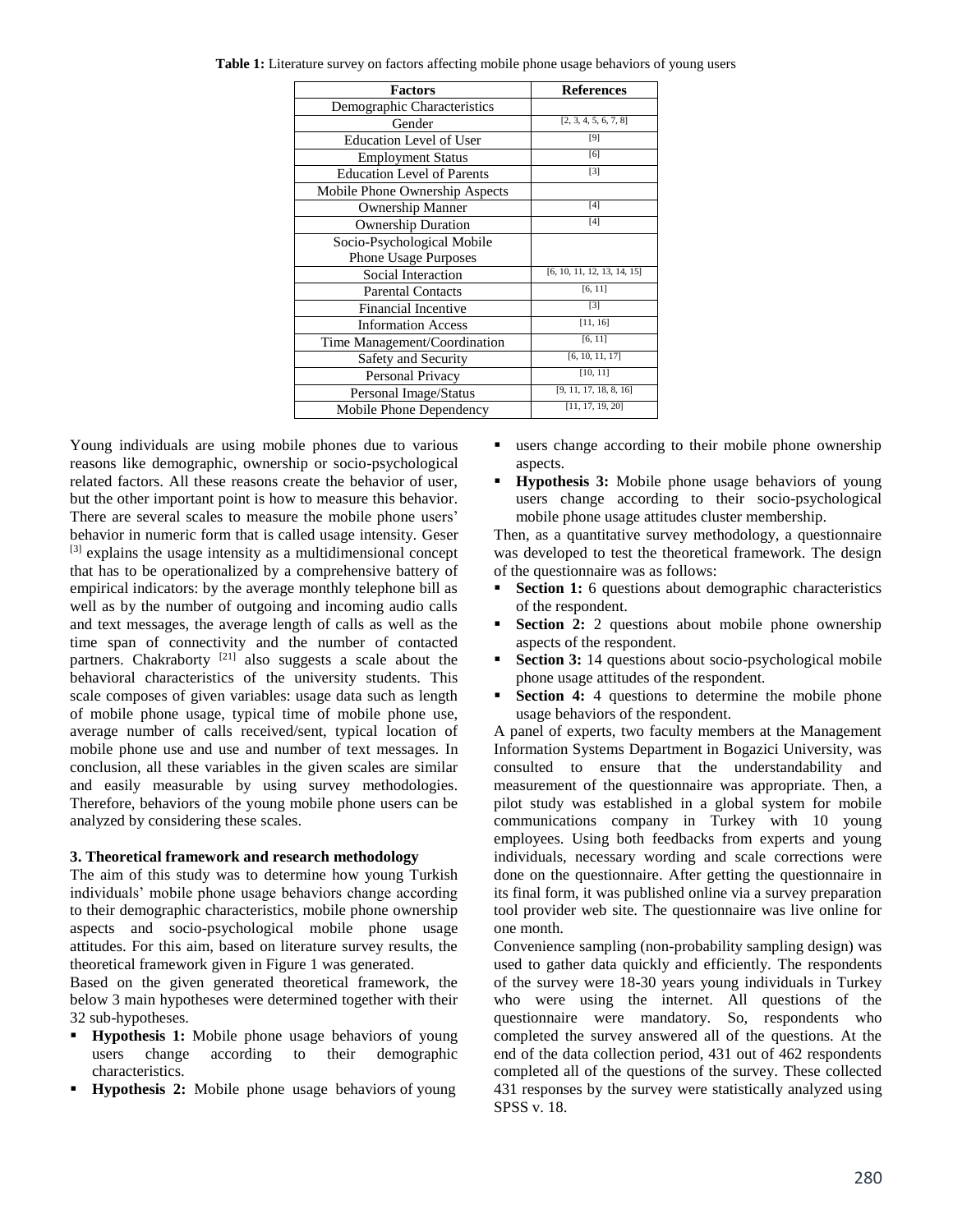

**Fig 1:** Theoretical framework

### **4. Analyses and Findings**

The first analyses applied to the data collected were frequency analyses of background data (demographic

characteristics and mobile phone ownership aspects) of the respondents. The results of these analyses are given in Table 2.

| <b>Characteristic</b>           |                   | $\frac{0}{0}$ | <b>Characteristic</b>        |                   | $\frac{0}{0}$ |
|---------------------------------|-------------------|---------------|------------------------------|-------------------|---------------|
| Gender                          | Female            | 45.7          |                              | Pre-High School   | 22.5          |
| $(n=431)$                       | Male              | 54.3          | <b>Education Level of</b>    | High School       | 30.2          |
| Age (year)                      | $18 - 20$         | 16.5          | Father                       | Bachelor's Degree | 39.7          |
|                                 | $21 - 23$         | 38.3          |                              | Master's Degree   | 4.1           |
|                                 | $24 - 26$         | 28.1          |                              | PhD Degree        | 3.5           |
|                                 | $27 - 30$         | 17.1          |                              | Not Working       | 50.8          |
| Personal<br>Education<br>Level  | Pre-High School   | 0.7           | <b>Employment Status</b>     | Part-Time         | 10.7          |
|                                 | High School       | 2.6           |                              | Full-Time         | 38.5          |
|                                 | Bachelor's Degree | 68.4          | Mobile Phone                 | Self-Bought - Yes | 49.9          |
|                                 | Master's Degree   | 23.9          | <b>Ownership Manner</b>      | Self-Bought - No  | 50.1          |
|                                 | PhD Degree        | 4.4           | Mobile Phone                 | $1 - 3$           | 0.9           |
| Education<br>Level of<br>Mother | Pre-High School   | 39.4          |                              | $3 - 6$           | 10.0          |
|                                 | High School       | 28.5          | Ownership<br>Duration (year) | $6 - 9$           | 36.7          |
|                                 | Bachelor's Degree | 27.8          |                              | Over 9            | 52.4          |
|                                 | Master's Degree   | 2.4           |                              |                   |               |
|                                 | Master's Degree   | 2.4           |                              |                   |               |
|                                 | PhD Degree        | 1.9           |                              |                   |               |

**Table 2:** Frequency analyses of background data of respondents

The next analysis was the internal consistency reliability analysis through Cronbach's alpha test for the 5-point scaled multi item 14 questions in Section 3 of the questionnaire which were related to socio-psychological mobile phone usage attitudes of the respondents. Since the Cronbach's alpha value (0.83) was greater than 0.7, the internal consistency was accepted as reliable. After this analysis, kmeans cluster analysis for 3 clusters was applied to these 14

items and final cluster centers were achieved with 17 iterations. User profiles for 3 clusters can be summarized as follows:

- **Cluster 1:** Highly dependent mobile phone users (43%)
- **Cluster 2:** Partially dependent mobile phone users (41%)
- **Cluster 3:** Relax mobile phone users except emergency and parental contacts cases (16%)

The last analyses were all for testing the hypotheses about the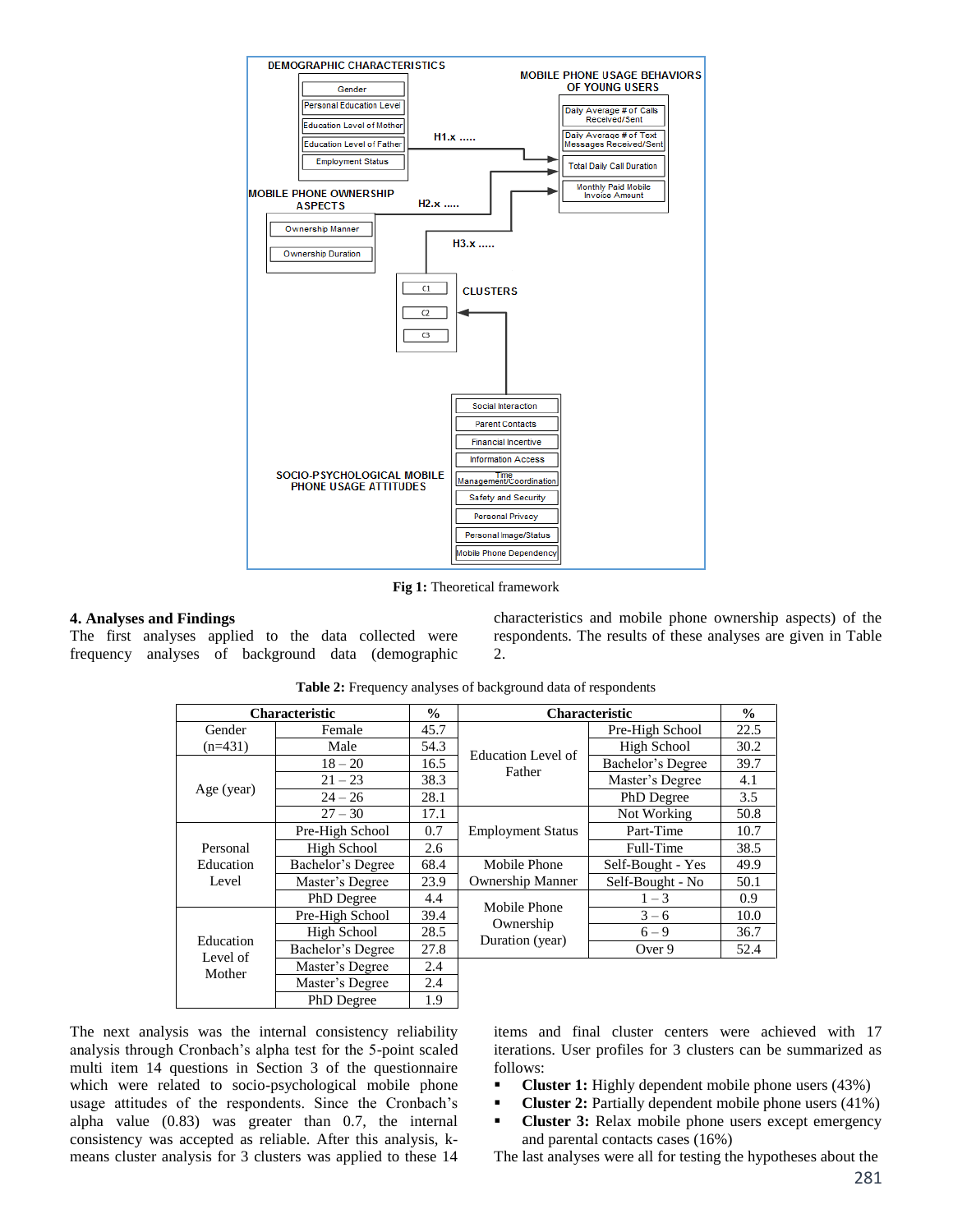factors affecting mobile phone usage behavior of young users by Chi-square analysis. The results (Table 3) show that out of 32 hypotheses, 9 hypotheses were accepted with 0.05 level of significance and 23 hypotheses were rejected.

|                                                                               | <b>Mobile Phone Usage Behavior of Young Users</b> |                                                    |                            |                            |  |  |
|-------------------------------------------------------------------------------|---------------------------------------------------|----------------------------------------------------|----------------------------|----------------------------|--|--|
| <b>Factors Affecting Mobile Phone</b><br><b>Usage Behavior of Young Users</b> |                                                   | Daily Average # of Calls   Daily Average # of Text | <b>Total Daily Call</b>    | <b>Monthly Paid Mobile</b> |  |  |
|                                                                               | <b>Received/Sent</b>                              | <b>Messages Received/Sent</b>                      | <b>Duration</b>            | <b>Invoice Amount</b>      |  |  |
| <b>Demographic Characteristics</b><br>1.                                      |                                                   |                                                    |                            |                            |  |  |
| Gender                                                                        | <b>Hypothesis Rejected</b>                        | <b>Hypothesis Rejected</b>                         | <b>Hypothesis Rejected</b> | <b>Hypothesis Rejected</b> |  |  |
|                                                                               | $\alpha > 0.05$                                   | $\alpha > 0.05$                                    | $\alpha > 0.05$            | $\alpha > 0.05$            |  |  |
| Personal Education Level                                                      | Hypothesis Rejected                               | Hypothesis Accepted                                | <b>Hypothesis Rejected</b> | <b>Hypothesis Rejected</b> |  |  |
|                                                                               | $\alpha > 0.05$                                   | $\alpha \leq 0.05$                                 | $\alpha > 0.05$            | $\alpha > 0.05$            |  |  |
| <b>Employment Status</b>                                                      | Hypothesis Rejected                               | Hypothesis Accepted                                | <b>Hypothesis Rejected</b> | Hypothesis Accepted        |  |  |
|                                                                               | $\alpha > 0.05$                                   | $\alpha \leq 0.05$                                 | $\alpha > 0.05$            | $\alpha \leq 0.05$         |  |  |
| <b>Education Level of Mother</b>                                              | Hypothesis Rejected                               | Hypothesis Rejected                                | Hypothesis Accepted        | Hypothesis Accepted        |  |  |
|                                                                               | $\alpha > 0.05$                                   | $\alpha > 0.05$                                    | $\alpha \leq 0.05$         | $\alpha \leq 0.05$         |  |  |
|                                                                               | Hypothesis Rejected                               | <b>Hypothesis Rejected</b>                         | <b>Hypothesis Accepted</b> | Hypothesis Accepted        |  |  |
| <b>Education Level of Father</b>                                              | $\alpha > 0.05$                                   | $\alpha > 0.05$                                    | $\alpha \leq 0.05$         | $\alpha \leq 0.05$         |  |  |
| <b>Mobile Phone Ownership Aspects</b><br>$\overline{2}$ .                     |                                                   |                                                    |                            |                            |  |  |
| <b>Ownership Manner</b>                                                       | Hypothesis Rejected                               | <b>Hypothesis Rejected</b>                         | <b>Hypothesis Rejected</b> | Hypothesis Accepted        |  |  |
|                                                                               | $\alpha > 0.05$                                   | $\alpha > 0.05$                                    | $\alpha > 0.05$            | $\alpha \leq 0.05$         |  |  |
| <b>Ownership Duration</b>                                                     | Hypothesis Rejected                               | <b>Hypothesis Rejected</b>                         | Hypothesis Rejected        | Hypothesis Accepted        |  |  |
|                                                                               | $\alpha > 0.05$                                   | $\alpha > 0.05$                                    | $\alpha > 0.05$            | $\alpha \leq 0.05$         |  |  |
| 3. Socio-Psychological Mobile Phone                                           | Hypothesis Rejected                               | Hypothesis Rejected                                | <b>Hypothesis Rejected</b> | <b>Hypothesis Rejected</b> |  |  |
| Usage Attitudes Cluster Membership                                            | $\alpha > 0.05$                                   | $\alpha > 0.05$                                    | $\alpha > 0.05$            | $\alpha > 0.05$            |  |  |

|  |  |  | <b>Table 3:</b> Results of Chi-square analysis |
|--|--|--|------------------------------------------------|
|  |  |  |                                                |

For the accepted hypotheses, the followings can be indicated:

- There is a relationship between the personal education level of and daily average number of text messages received and sent by the young individuals. In this study, it was observed that the relation is in negative direction; daily average number of text messages is decreasing while the level of personal education is increasing.
- There is a relationship between the employment status of and daily average number of text messages received and sent by the young individuals. In this study, it was observed that the relation is in negative direction; daily average number of text messages is decreasing while the level of status is increasing.
- There is a relationship between the employment status and monthly paid mobile invoice amount of the young individuals. In this study, it was observed that the relation is in positive direction; monthly paid mobile invoice amount is increasing while the level of employment status is increasing.
- There is a relationship between the education level of the mother and total daily call duration of the young individuals. In this study, it was observed that the relation is in negative direction; total daily call duration is decreasing while the education level of the mother is increasing.
- There is a relationship between the education level of the mother and monthly paid mobile invoice amount of the young individuals. In this study, it was observed that the relation is in positive direction; monthly paid mobile invoice amount is increasing while education level of the mother is increasing.
- There is a relationship between the education level of the father and total daily call duration of the young individuals. In this study, it was observed that the relation is in negative direction; total daily call duration is decreasing while the education level of the father is increasing.
- There is a relationship between the education level of the

father and monthly paid mobile invoice amount of the young individuals. In this study, it was observed that the relation is in positive direction; monthly paid mobile invoice amount is increasing while education level of the father is increasing.

- **There** is a relationship between the mobile phone ownership manner and monthly paid mobile invoice amount of the young individuals. In this study, it was observed that the young user who bought his/her mobile phone by himself/herself paid much more mobile invoice amount.
- There is a relationship between the mobile phone ownership duration and monthly paid mobile invoice amount of the young individuals. In this study, it was observed that the relation is in positive direction; monthly paid mobile invoice amount is increasing the mobile phone ownership duration is increasing.

# **5. Conclusion and Implications**

This study has shown that there are several factors affecting the mobile phone usage behaviors of young individuals. By conducting a questionnaire survey within Turkey, the theoretical framework generated in this study has been partly confirmed. In align with previous studies, when demographic characteristics of users are considered, users' and their parents' educational levels, and also the users' employment status except their gender have influenced their mobile phone usage behavior. On the other hand, ownership manner and ownership duration, as mobile phone ownership aspects, have also been the factors that have affected the young users' behaviors again consistent with previous studies. It is surprising that, socio-psychological mobile phone usage attitudes of the users have no effect on their mobile phone usage behaviors. This may be due to the cultural characteristics of young individuals living in Turkey. But it is interesting to see that young users in Turkey can be clustered depending on their socio-psychological mobile phone usage attitudes. These clusters can be named as highly mobile phone